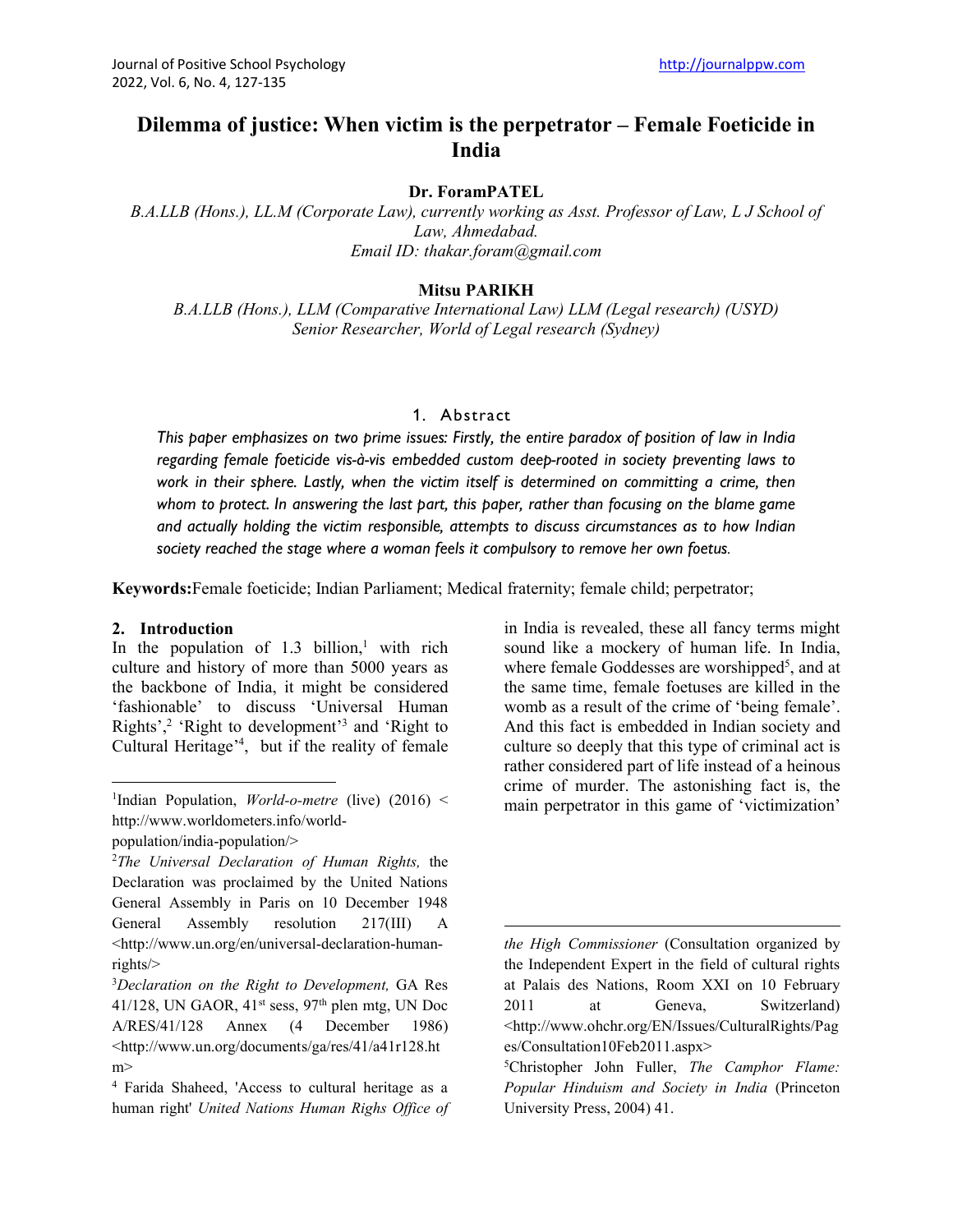Journal of Positive School Psychology [http://journalppw.com](http://journalppw.com/) 2022, Vol. 6, No. 4, 127-135

is mostly women (either mother of foetus or mother-in-law).6 But if 'ethnomethodological

<sup>6</sup> TracyThomas, 'Misappropriating Women's History in the Law and Politics of Abortion' (2010) 36(1) *Seattle University Law Review* 1.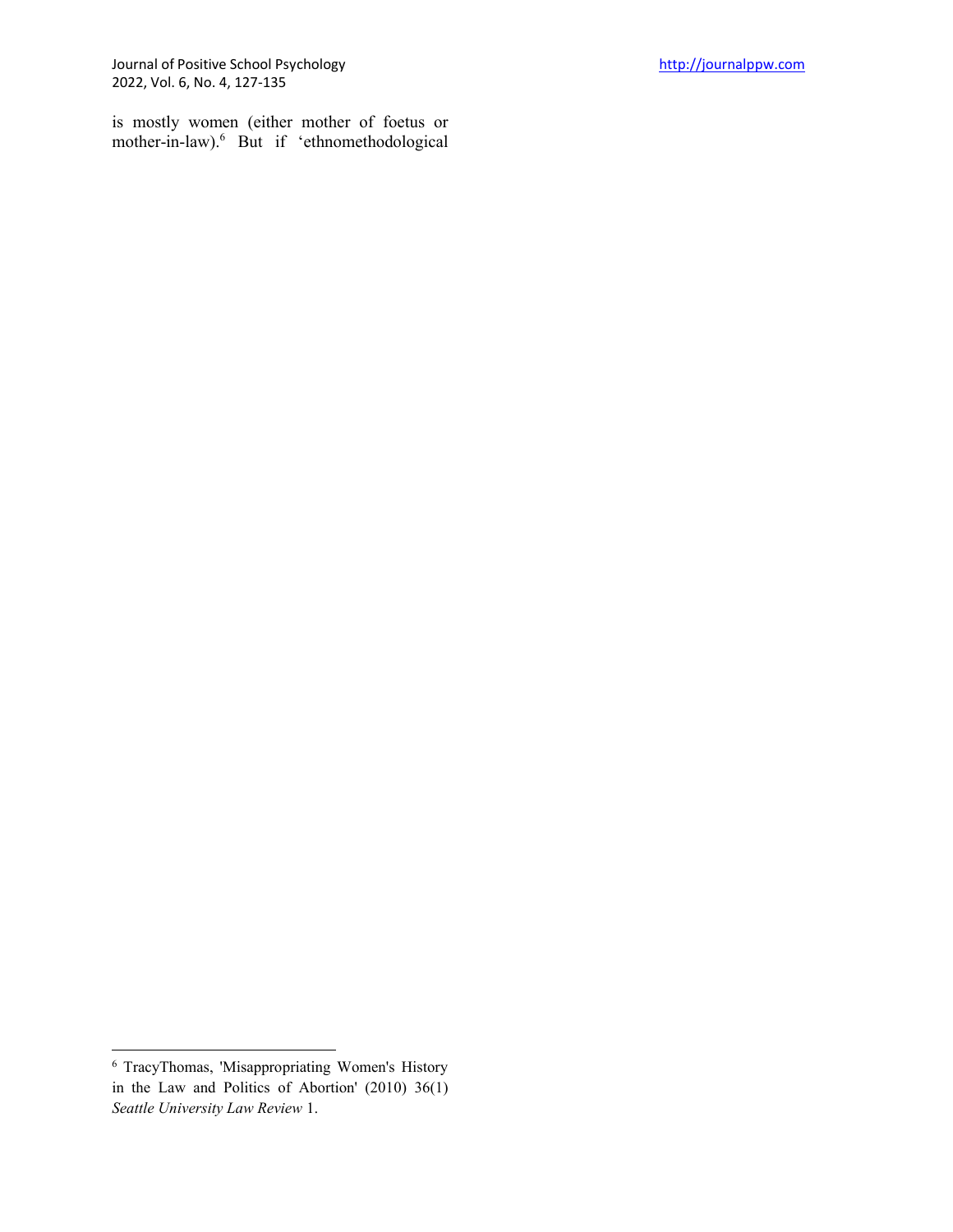insight $i^7$  is taken and the root behind female foeticide is explored more deeply, it can be easily seen that it is powerful patriarchy that has slowly and systematically distorted the attitudes of women to devaluate their own gender to the extent that women themselves became 'female foetus' enemy. In the entire debate between law and culture, law alone cannot defeat culture as it is the basis of any human being and destruction of it will be considered an invasion of the human being itself, which is totally unacceptable by society. Therefore, the law must work to direct the social variables towards empowering victims who even now participate in their own victimization because of the oppression of culture.

# **3. Background**

In the early 1980s, ultrasound technology was first introduced.8 The inventor of ultrasound might not have imagined in his wildest dream that his innovation would be used in the promotion of female foeticide instead of for the detection of congenital abnormalities of the foetus. Then the use of this technique expanded in the 1990s in urban areas, and by 2000 it became widespread.<sup>9</sup> Whereas in 2001, according to the Census of India, the ratio was 927 females to 1000 males, in 2016, the ratio of males and females dropped to 914 females to 1000 males.10

## **4. Discussion & Analysis 4.1. Position of Law in India**

The Indian Parliament enacted Pre-Conception and Pre-Natal Diagnostic Techniques Act, 1994,**<sup>11</sup>** to prevent female foeticides and save the declining sex ratio in India. The act banned prenatal sex determination and made registration of every ultrasound machine necessary to prevent the use of technology by untrained medical professionals. But this legislation is considered a 'big failure'12 by many researchers and academicians because it contains many loopholes which enable many medical professionals to perform sex determination without any consequences. There is an overhaul needed to amend this act and imposing of criminal liability on those doctors (trained or untrained) who make sex determination their main profession and are solely focused on minting money. $13$ 

Some of the defences used by the Medical fraternity is that rather than punishing doctors, the government should focus more on punishing those patients who come with sex determination check requests. But is this defence reasonable enough to allow any medical professional to charge an enormous amount for this illegal act of female foeticide? They are solely responsible and partially accountable for this heinous act,

<sup>7</sup> Livingston Armytage, *Reforming Justice* – *the Journey to Fairness in Asia* (Cambridge University press, 2012) 121.

<sup>8</sup> *Jeong Woo Kim*, 'International Law in Asia: A Bibliographic Survey 2012' (2012) 18 *Asian Yearbook of international Law* 294.

<sup>9</sup> V Mazza, C Falcinelli, S Paganelli S, et al. 'Sonographic early foetal gender assignment: a longitudinal study in pregnancies after in vitro fertilization' (2006) 17 (6) *Ultrasound Obstetric Gynaecology* 513.

<sup>10</sup> Census India, *Sex Ratio of Total population and child population in the age group 0-6 and 7+ years: 2001 and 2011*<http://censusindia.gov.in/2011-provresults/data\_files/india/s13\_sex\_ratio.pdf>

<sup>&</sup>lt;sup>11</sup> This Act is popularly known as PNDT Act.

<sup>12</sup> Jaya Shroff Bhalla, 'PNDT Act: A failure, Legalise ultrasound tests', *The Pioneer* (online), 5 April 2015 [<http://www.dailypioneer.com/sunday-](about:blank)

[edition/sunday-pioneer/landmark/pndt-act-a-failure](about:blank)[legalise-ultrasound-tests-maneka.html>](about:blank)

<sup>13</sup>Kristi Lemoine and John Tanagho*,* 'Gender Discrimination Fuels Sex Selective Abortion: The Impact of the Indian Supreme Court on the Implementation and Enforcement of the PNDT Act' (2007) 15(2) *University of Miami International Law and Comparative Law Review* 203, 225.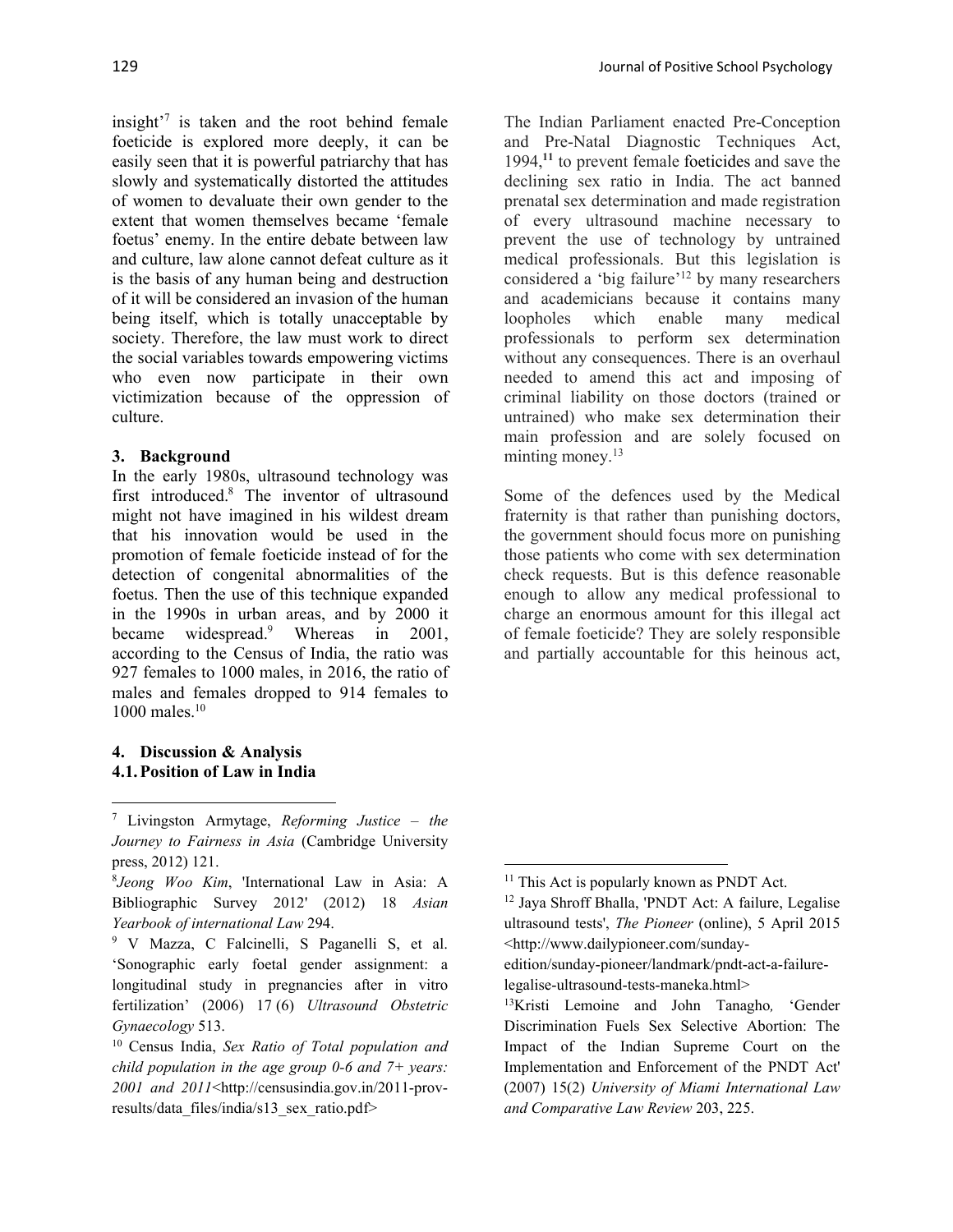which is equivalent to murder.<sup>14</sup> In the debate of working of law and cultural truism, this act has remained a non-functional Act that could not serve its purpose.

The main reason for the inability of this legislation to efficiently work is because there is no reporting of an instance of either female foeticide or sex-selective abortions or even ultrasound checksfor sex determination.15 In this conundrum, neither the victim (whom to consider victim, the foetus or the mother) nor the offender wants justice. They do not hold it as a crime, but necessity for avoidance of futuristic hassles.

#### **4.2. Main reasons behind female foeticide: True debate of culture**

## **4.2.1. Status of women in society**

The status of women in any society is not judged based on an era or a period, but it is a reflection of years of practice, beliefs and culture. When there is a perpetual debate about whether to hold a woman (mother) as a perpetrator or villain, it is essential to decide the factors that are responsible for the undervaluation of women. Powerful patriarchy has played a major role in distorting the attitudes of women themselves. The Mahabharata and the Ramayana, which are considered the base of Indian culture and society, are promoters of distortion of the concept of equality of women in society as 'equal human being' by promoting *sati pratha* (tradition of burning a woman alive after their homes dies), polygamy, throwing women out of her house because of her inability to reproduce sons, batting women as chattel/property in card games and the list goes on.16

themselves and someone who is born to be evaluated by a set of criteriasuch as her obedience, meekness, docility and someone who is born to cater for the whims of her husband, inlaws, other females or powerful male of the family (sometimes the father as well).<sup>17</sup>

Another major factor to be considered here would be the guiding force behind female foeticide is the mother in law or another female of the household. It is a bitter fact that their insidious thought process and upbringing of women in this patriarchal society stop them from questioning what they are doing – think of daughters as a bad investment and debt.<sup>18</sup>

This ultimately led to inferiority becoming second nature to women, and it became the foundation of mothers-to-be agreeing to female foeticide out of an inherited cultural bias and a sense of duty to the family.<sup>19</sup>

# **4.2.2. Lack of Power**

In the age of empowerment of women, culture is used many times in societies like India, where disempowerment is occurring simultaneously. Not educating female child, not giving them equal or any

<sup>14</sup>Snehlata Tandon and Renu Sharma, 'Female Foeticide and Infanticide in India: An Analysis of Crimes against Girl Children' (2006) 1(1) *International Journal of Criminal Justice Sciences* 1. <sup>15</sup> Above note 14, 251.

<sup>16</sup> Shivani Nalkar, *what right did Yudhishthira have to bet his brothers and Draupadi in the game of dice?*  (2012) <https://www.quora.com/What-right-did-Yudhishthirahave-to-bet-his-brothers-and-Draupadi-in-the-game-of-dice

<sup>17</sup> A. Mangai, 'Cultural Intervention through Theatre: Case Study of a Play on Female Infanticide/Foeticide' (1998) 33(44) *Economic and Political Weekly* 70.

<sup>18</sup> T.V. Sekher and Neelambar Hatti, 'Disappearing Daughters and Intensification of Gender Bias: Evidence from Two Village Studies in South India' (2010) 59 (1) *Sociological Bulletin* 111.

<sup>19&#</sup>x27;Missing Girls in India', Hearing before the Subcommittee on Africa, global health, global human rights, and international organizations of thecommittee on foreign affairs House of representatives, one hundred thirteenth congress on September 10, 2013, Serial No. 113-99 [http://www.gpo.gov/fdsys/](about:blank)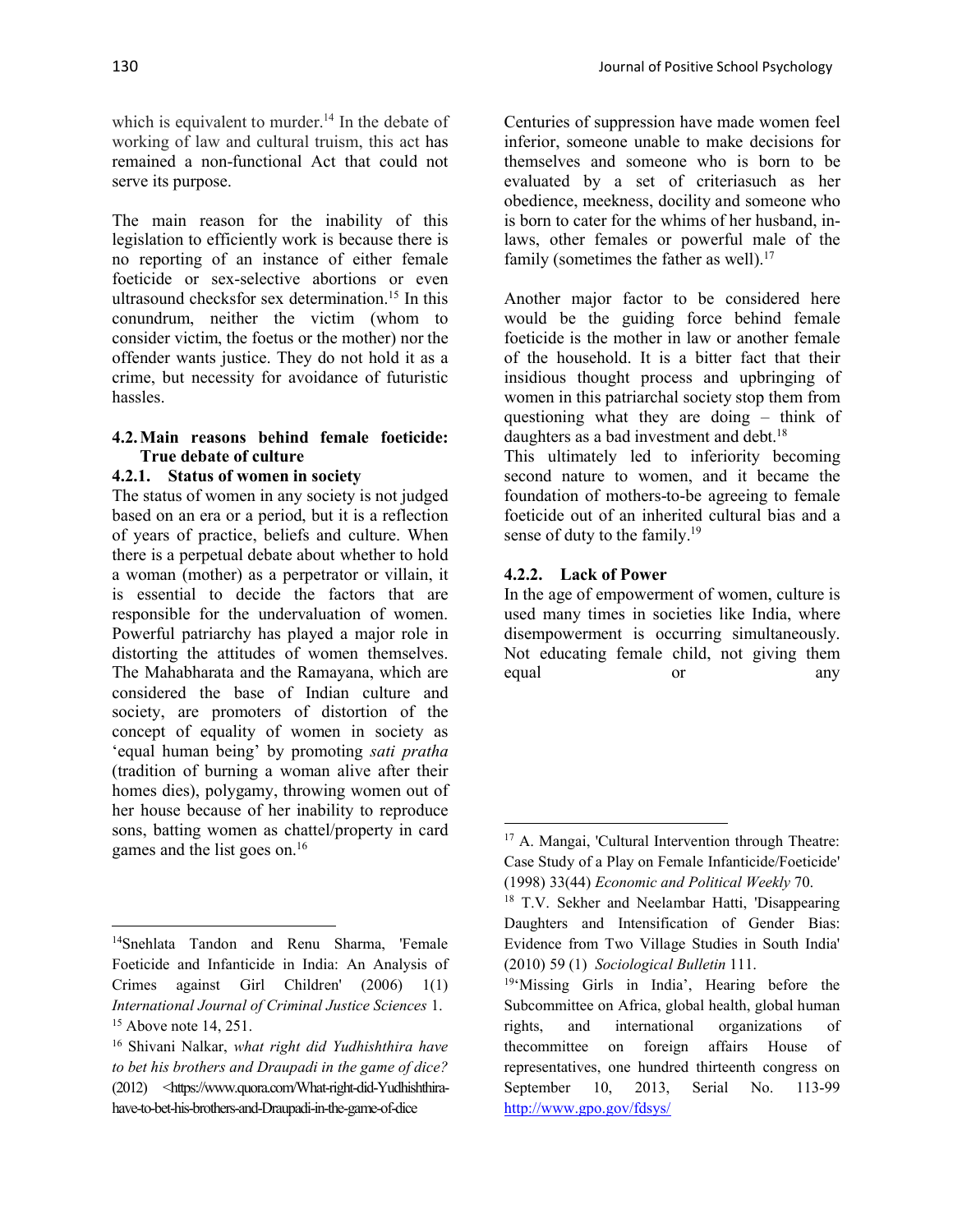importance in the household, not making them part of decision making are the insidious deeds that kill a woman's confidence in herself and destroy her self-esteem.

Also, females being economically dependent on a male is a major factor in her belief of being able to decide for herself. In India, still,the majority of women do not work after marriage and remain a housewife. Even though as a housewife, she nurtures her marital home, raises her children and take care of her husband and inlaws, she is branded as someone 'who does nothing'.20 According to a survey, 87% of women, who are housewives in India, themselves admits with a meek tone of doing nothing when asked about their occupation.<sup>21</sup> This 'lack of power' is the reason that when asked to remove the foetus for it being female, women do not hesitate as they are mostly not given a choice, and they themselves consider unworthy of choice.

#### **4.2.3. Cultural Truism**

The act of killing a foetus in the womb is not justified by any means. But still, there are many cultural explanations and validations which support the deed, which are simultaneously supported by culture:

#### **4.2.3.1. Dowry**

Basically, the practice of dowry in ancient India started, so the parents could give away gifts to their daughter without hesitation as the daughter did not get any part of parental or ancestral property in ancient India. But society, along with time,did this voluntary practice into an evil. In India, around 0.59 million women are burnt by their husband or in-laws<sup>22</sup> because either she

does not bring sufficient dowry or their parents are unable to comply with the constant demand of either money or other materialistic needs.23 Even though India outlawed dowry in  $1961$ ,<sup>24</sup> it has not stopped brutal beating, abuse and burning of brides.

The helplessness of parents in protecting their daughters, along with the inability of feeding the greed of husbands or in-laws, is one of the main reasons why parents in India feel that rather than causing grief to their daughter at later age, they rather opt for killing her in the womb. Also, some calculative part of society sees girls as someone who will end up being a constant economic burden ata later age and feels safer in removing her before even giving birth to her.

#### **5. Daughter- always dangling threat to the family reputation**

A female child is considered as an invitation of disgrace to the family. 'Nirbhaya' case is a classic example of how many parents feel threatened by a girl child as someone who 'might' disgrace the family, their respect and their name. The horrendous act done by five young boys who raped a female in Delhi depicted the mindset of some elements of Indian society with its shocking empathy towards the victim.25 In India, girls (unmarried or married) are considered a symbol of the virtue of that family, and if

<sup>24</sup> The Dowry Prohibition Act, 1961

<sup>20</sup> Rangita de Silva de Alwis, 'Domestic Violence Lawmaking in Asia: Some Innovative Trends in Feminist Lawmaking' (2012) 29 *Pacific Basin Law Journal* 176.

<sup>21</sup>Prabha Kotiswaran, 'The laws of social reproduction: a lesson in appropriation' (2013) 64(3) *Northern Ireland Legal Quarterly* 318.

<sup>22</sup> Human Rights Watch, *Attacks on Health: Global Report,* 6 (May 2015) <https://www.hrw.org/sites/default/files/related-

material/HHR%20Attacks%20on%20Hospitals%20b rochure%200515%20LOWRES.pdf>

<sup>23</sup>*India's Unwanted Girls,* BBC, 22 May 2011 <http://www.bbc.co.uk/news/world-south-asia-13264301>

<sup>25</sup> Jug Suraiya, 'why India's daughter should have been titled India's Female Foeticide' *The Economic Blog* (online), 13 March 2015 [<http://blogs.economictimes.indiatimes.com/juggleba](about:blank) [ndhi/why-indias-daughter-should-have-been-titled](about:blank)[indias-female-foeticide/>](about:blank)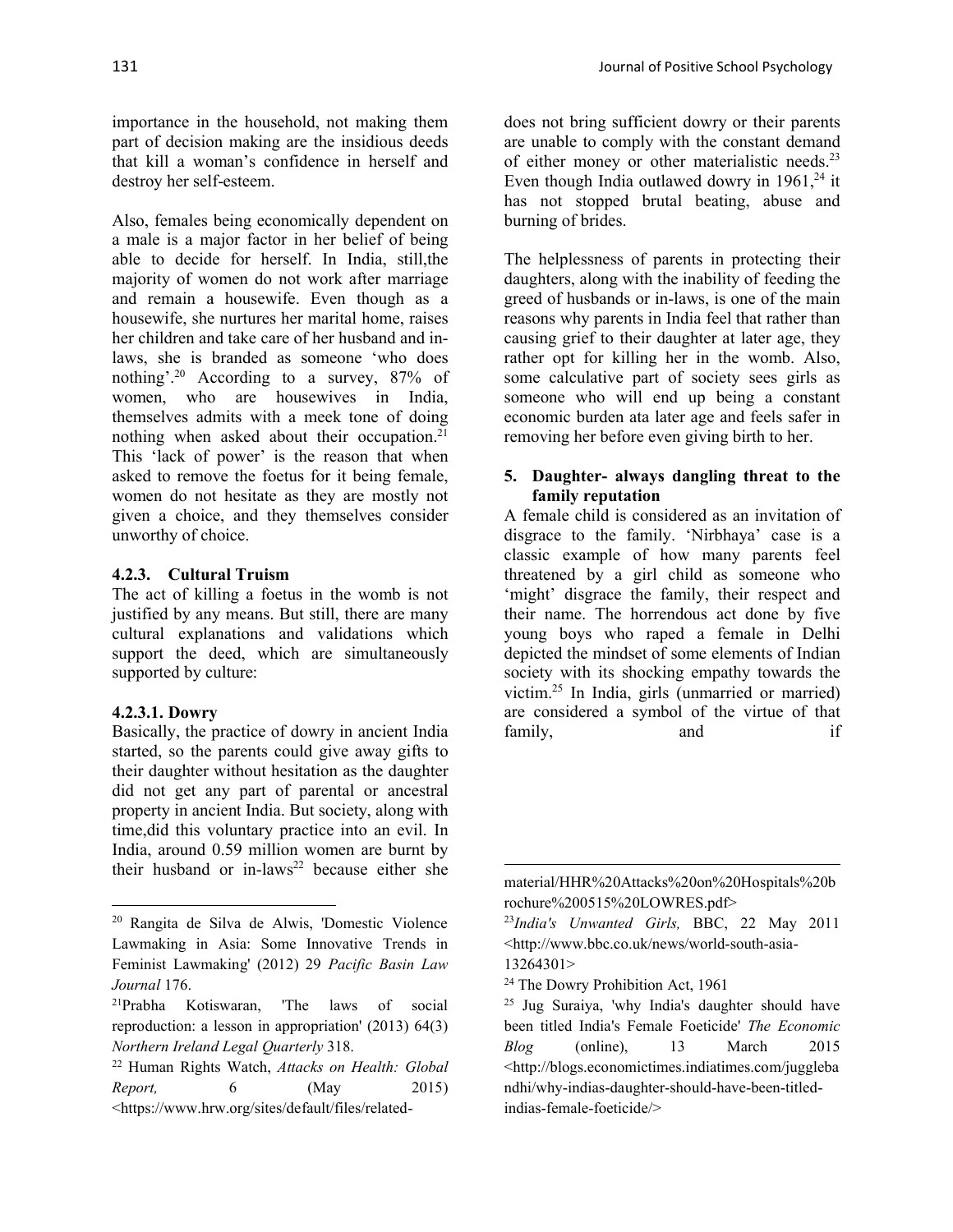something happens to her like eve-teasing, assault, an attempt of rape or rape, then she is blamed for bringing it on herself and stigma to family. This factor is very much responsible in Indian families so they can keep their illusionary family name and line safe and blemishless.

#### **6. The inability of the continuing legacy**

From immemorialtime, the Indian society has upheld sons over daughters because of their capability to carry family name and linage further, whereas daughters are considered 'property' and 'carrier' of another family's name. This is the reason why sons are so cherished by Indian society, whereas daughters are more or less considered dead investments.26

Another element of this faith is, It is believed that a son can be banked upon in terms of catering to the emotional and financial needs of parents in their declining years, however daughters belongs to another family after marriage and in a way, they become useless in that aspect.<sup>27</sup>

#### **7. New group of beneficiaries - Profane Medical Practices and dearth of ethics:**

This is rather a question of 'who will save someone who does not want to be saved'. Even after PNDT Act and the establishment of the illegality of sex-checking, every area in India has herds of unethical medical professionals who utilize corrupted law practices of India<sup>28</sup> and tell the patients about the sex of the foetus. They charge an outrageous amount of money for doing that. Also, this cycle continues, as the next step is aborting the child if it's a girl and another shameful amount is charged. The greed of these

medical professions has acted as fertilizer for female infanticide.29 The way it has been interpreted- 'investing little money in this entire process (even though the act is illegal and immoral) would save the dead investment for parents for a girl' – it's a pity how we value the girl in Indian society. And psychologically, it has been explained in Disappearing daughters "*killing a baby after it was born might generate a sense of guilt and invite punishment, but aborting a child in the womb was unseen and comparatively safe."30*

#### **8. Cultural Imperativeness: consequences to count**

This cultural assertiveness and result of female foeticide is not without far-reaching consequences. This constant preference for boys and the insidious degrading and practice ofundermining/ denying the birth of a female is taking its toll on society and culture itself. $31$  It has led to a general disrespect for women in everyday life. $32$ 

<sup>26</sup>Christopher Fuller, *The Camphor Flame: Popular Hinduism and Society in India* (Princeton University Press, 2004) 45.

<sup>27</sup> Ibid, 78.

<sup>28</sup> Samrat Sinha and Upasana Mahanta, 'Disjuncture in Law, Policy and Practice: The Situation of Child Welfare in India's Conflict Affected Regions' (2015) 17(1) *Asian-Pacific Law & Policy Journal* 2.

<sup>29</sup> UNICEF, *Facts on Children: Child Protection from Violence, Exploitation and Abuse* (2007) *<*http://www.unicef.org/media/media\_35903.html>

<sup>30</sup> Gita Aravamudan, *Disappearing Daughters: The Tragedy of Female Foeticide* (Penguin Books, 2007) 152.

<sup>31</sup>Ana Steele, 'The Value of the Girl Child in India' (2013) 6 *Regent Journal of Law &Public Policy* 67, 75.

<sup>32</sup> Dean Nelson, India *Most Dangerous Place in World to be Born a Girl'* The Telegraph (2012) <http://www.telegraph.co.uk/news/worldnews/asialin dia/9054429/India-most-dangerous-place-in-worldto-be-born-a-girl.html>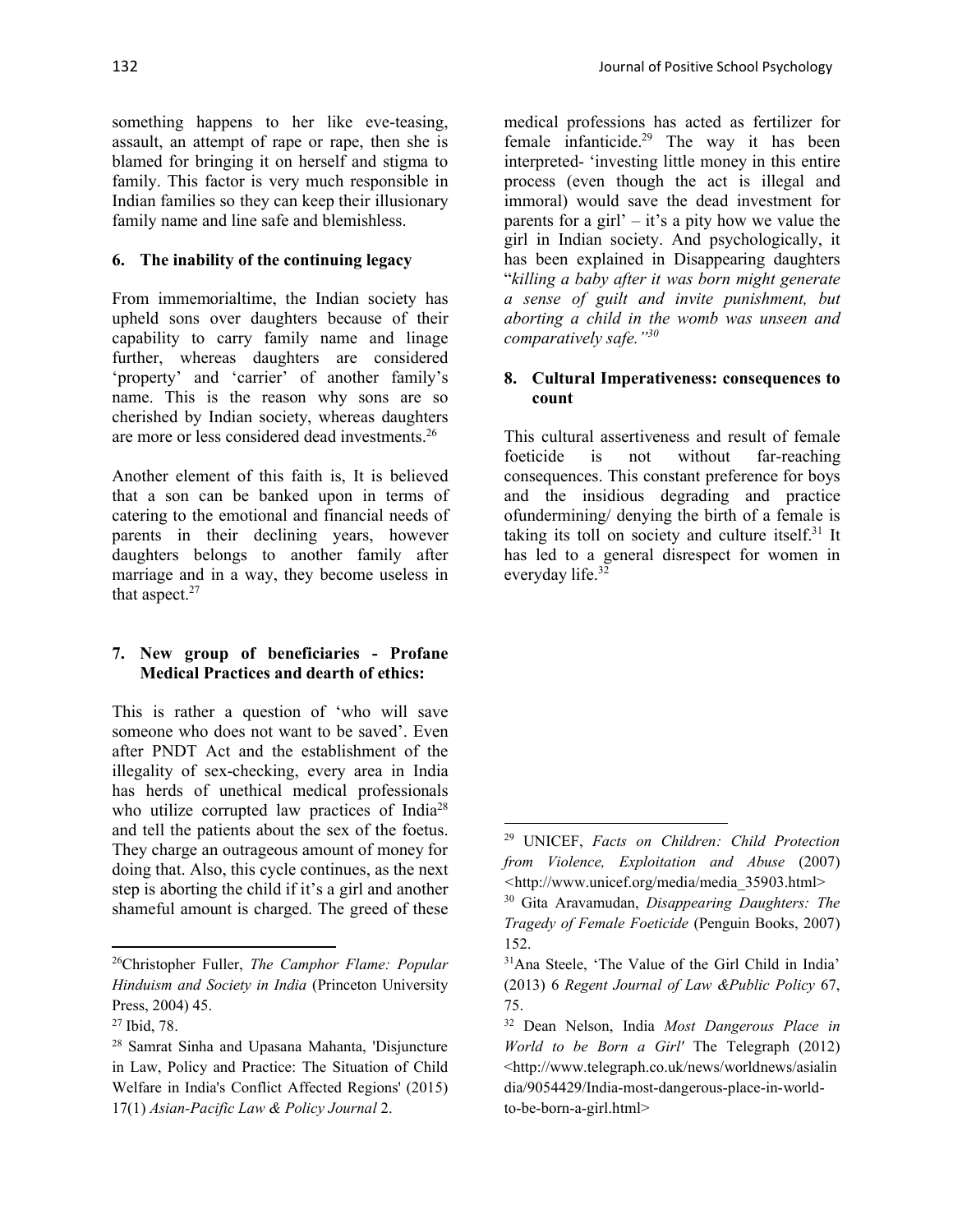The main consequence is the 'missing girl crisis' in the nation and its violence. This violence is not only done to the foetus but to pregnant women also by the husband or his family and relatives. The women in this delicate condition are subjugated to various kinds of tortures. The main aim is just to 'get rid of the girl child for whatever purpose.<sup>33</sup> The scars of this torture remain with those abused women and shred their confidence in themselves and their surroundings, ultimately destroying their self-esteem and selfconfidence. They themselves start believing that as a woman, they are not important nor their female child they are carrying or might carry in the future. Their vulnerability forces them to be the destroyer.<sup>34</sup>

Another consequence is the occurrence of 'bride purchase' or 'bride bargaining', which is becoming popular in the various state of India,<sup>35</sup> especially in those states where 'female foeticide' is rampant. Like chattels, young girls are purchased and sold at a decided price by poor families who have more girls as children. And like property, their price is bargained, and conditions decided, and they are married off to men who are far older than them. Sometimes they are not married to one man but the entire family as sexual outcomes and maid for doing all household work. Another extended consequence of this act has increased abuse of women, physical and mental. When a human being is purchased with monetary value, her safety, health and sanity are in danger, and it

becomes an absolute mockery of human rights. The incidence of human trafficking (female trafficking) has increased considerably in last few years as another result of 'female foeticide'.36

# **9. Solutions**

There can be many solutions to this problem, and one of the limitations of this paper is not being able to discuss all of them. However, this paper has attempted to cover major opinions. An article in*Business Week*<sup>37</sup> sums up this as:

*"Until India embraces the social, cultural, economic and family benefits that flow from female equality, from valuing females and female empowerment, and until India works to change the appalling gender bias that hold India back, the country will remain in a state of arrested development."38*

#### **10. Main points**

#### **10.1. Women empowerment**

The most important solution is the need for 'addressing women empowerment in Indian society. Rather than treating women as someone who is '*abla'* (helpless), it is high time that she should be treated at par with a male. This can be achieved by empowering them by giving them proper education and enabling them to become economically independent, not only for themselves but also for any daughters they might

<sup>33</sup>*Breaking the Silence: Child Sexual Abuse in India,*  Human Rights Watch (2013) *<*http://www.hrw.org/reports/2013/02/07/breakingsilence>

<sup>34</sup>Kristi Lemoine and John Tanagho*,* 'Gender Discrimination Fuels Sex Selective Abortion: The Impact of the Indian Supreme Court on the Implementation and Enforcement of the PNDT Act' (2007) 15(2) *University of Miami International Law and Comparative Law Review* 203.

<sup>35</sup> Especially in states like Andhra Pradesh, Bihar, Punjab, Uttar Pradesh. *Jeong Woo Kim*, 'International Law in Asia: A Bibliographic Survey 2012' (2012) 18 *Asian Yearbook of international Law* 294.

<sup>&</sup>lt;sup>36</sup> Annual Human Rights Report Submitted to Congress by US, 'India'  $(1995)$  1310 < http://dosfan.lib.uic.edu/ERC/democracy/hrp\_index.h tml>.

<sup>37</sup> Allyn Gaestal &Allison Shelley, *The Everyday Violence Against Pregnant Women in India,* The Atlantic

<sup>(2013)</sup>*<*http://www.theatlantic.com/health/archive/20 13/02/the-everyday-violence-againstpregnantwomenin india/273045/>

<sup>38</sup>Ana Steele, 'The Value of the Girl Child in India' (2013) 6 *Regent Journal of Law &Public Policy* 67. 72.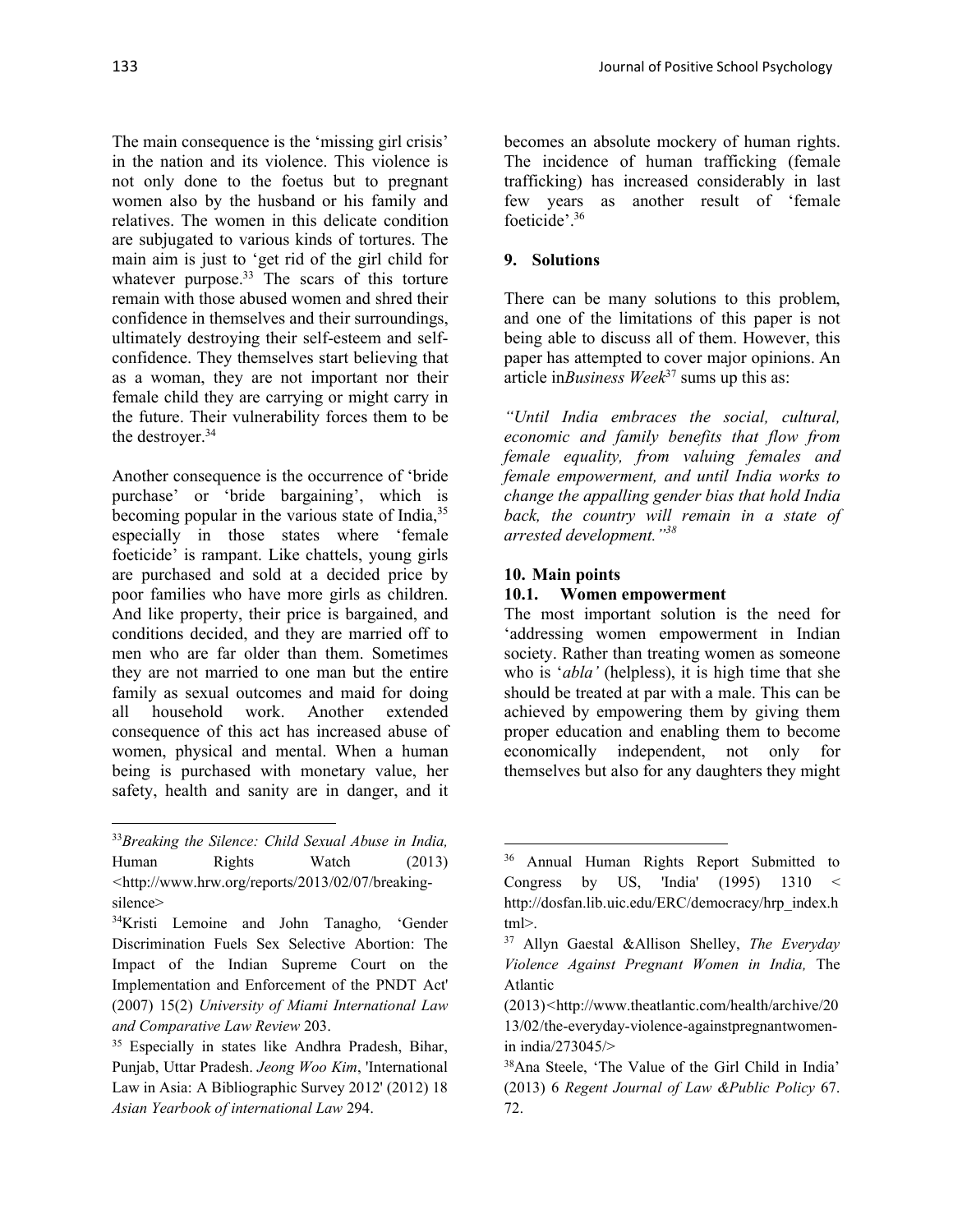give birth to. It requires a multi-faceted approach that can alter and transform the mindset of society from the one which methodically undervalues women in general and hold them incapable of having any say in the household or making any decision.<sup>39</sup>

## **10.2. Involving media**

Media can play a very significant role in changing the mindset of society. One of the very popular (most) reality talk show called 'SatymevJayte' (may truth always win) in India involving Bollywood superstar Amir Khan<sup>40</sup> has done wonders for the issue of female foeticide and has been proved to be able to reach the public much more efficiently compared to any other means of media.41

Conducting public debates, talk shows and involving religious scholars, famous celebrities are practical solutions for curbing female foeticide. Inviting famous and well-known authors, journalists, filmmakers, documentary creators would rather be a more feasible solution for reaching to the public.

## **10.3. Involvement of Judiciary and Government**

The legislative, executive and judiciary must address these critical issues. By making Dowry Prohibition Act and PNDT Act more stringent, forceful and effective. The lower courts, the High Courts and the Supreme Court should address issues like the continued persistence and non-enforcement/ lacunas of existing laws.<sup>42</sup> Judiciary and legislation together has to come up with the plan to send the unequivocal message that feticide is socially, morally, and legally reprehensible. Lawyers, judges, social and political activists, NGOs and law enforcement officials should join forces at every level in PNDT investigation, prosecution and process.<sup>43</sup>

Government can create more innovative ad practical schemes for girls education, dowry eradication, women empowerment like 'Beti bachaoAndolan' (Save girl child scheme)<sup>44</sup> where they can promote betterment issues of females.<sup>45</sup>

# **11. Conclusion**

This social evil's main strength lies in the inability of Indian society to recognize it as a crime. Amartya Sen's theory that human enhancement of human freedom is the main object and the primary means of

<sup>39</sup> Prakash Tyagi, 'Missing Daughters of India' (2013) 6 *Regent Journal of Law &Public Policy* 37, 45.

<sup>40</sup> stories of Change: female foeticide - daughters are precious (9 May 2013) [<http://www.satyamevjayate.in/female-](about:blank)

[foeticide/femalefoeticide.aspx>](about:blank)

<sup>41</sup> Samrat Sinha and Upasana Mahanta, 'Disjuncture in Law, Policy and Practice: The Situation of Child Welfare in India's Conflict Affected Regions' (2015) 17(1) *Asian-Pacific Law & Policy Journal* 2.

<sup>42</sup> United Nations Population Fund, *Missing-Mapping the Adverse Child Sex Ratio in India,* June 2003, at 5.

<sup>43</sup>Prashant Iyengar, 'Re-Narrativising Abortion Narratives in India'

<sup>(</sup>Paper submitted to Prof. Patricia Williams and Marcia Sells for Feminist legal theory workshop at Berlin on May 02, 2010)

<sup>44</sup>Seema Mohapatra, 'Global Legal Responses to Prenatal Gender Identification and Sex Selection' (2013) 13 *Nevada Law Journal* 690.

<sup>45</sup> Samsunnessa Khatun and Aznarul Islam, 'Death Before Birth'- A Study On Female Foeticide In India' (2011)

[<sup>&</sup>lt;https://www.researchgate.net/publication/21559000](about:blank) 9 %27Death\_Before\_Birth%27\_A\_Study\_on\_Fem ale Foeticide in India?enrichId=rgreq-

[<sup>75</sup>ddc3557bf2d92a2810ce0fb303a27e](about:blank) 

[XXX&enrichSource=Y292ZXJQYWdlOzIxNTU5M](about:blank)

[DAwOTtBUzo5OTg5MzMzMDg0MTYxMkAxND](about:blank) Aw DI3ODM0ODgy&el=1  $x$  2>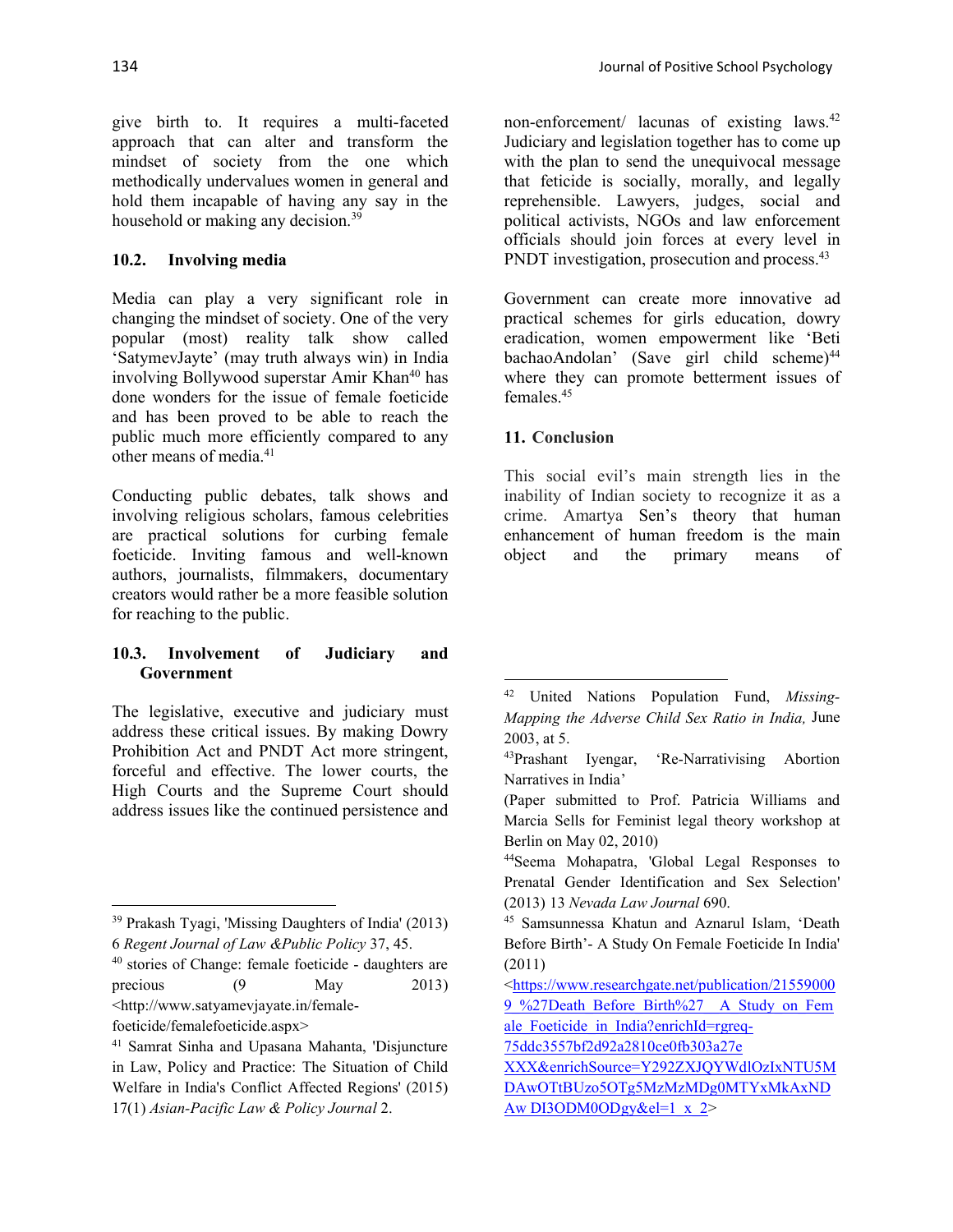development<sup>46</sup> becomes a mockery in female foeticide as human freedom, development, justice, and fairness becomes an issue when a person is allowed to be human. As Prof. Aravamudan has begged Indian society to reconsider the seriousness of it in her book:

"*Female foeticide is akin to serial killing. But female foeticide was more like a holocaust. A whole gender is getting exterminated. It is a silent and smoothly executed crime that leaves no waves in its wake. It is happening while we, as a nation, slumber.*"47

In approaching this evil, techniques and attitude might differ, and the need for rethinking and reconsidering might arise again and again, but one thing is very much certain: No society is ready for a change that forces them to change their cultural imperialism as the rule of law in itself is not enough. Every judicial and legal reform's main aim has to be the realization of Universal (human) Rights. Society has to realize the need and time to change its mindset. Ultimately, female disempowerment is the result of years and years of suppression by culture, and society is the context within which culture claims its force.48Enforcement of law with the help of education, economic opportunity and political emancipation and media support can reverse this influence. As Sen<sup>49</sup> has theorized in 'realized justice', where he talks about '*nyaya*' (realized justice) and '*niti*'(organizational

change), where later only comes with transition in mentality and willingness of any society to change.<sup>50</sup>

#### **Acknowledgement:**

I extend my high regards to my co-author for the understanding and working on the research. She agreed to work upon the same with whole heart.

#### **References:**

Bandewar, S. (2003). Abortion Services and Providers' Perceptions: Gender Dimensions. Economic and Political Weekly, Vol. XXXVIII No.21 May 24-30, 2003, pp. 2075-2081.

Blij, H. J.de (1995) Human Geography- culture, Society, and Space pp.199-213, 5th edition, John Willy and Son, Inc.

Brody, B. (1975) Abortion and Sanctity of human life: A Philosophical View, Oxford University Press.

Cahn, S. M. and Markie, P. (1998) Abortion and Infanticide, Oxford University Press.

Chunkath, S.R., and V.B. Athreya (1997). Female Infanticide in Tamil Nadu: some Evidence. Economic and Political Weekly, Vol. XXXII (17), WS pp. 22-29.

Gangrade, K.D. (1988). Sex Determination – A Critique. Journal of Social Change, Vol. 18 No. 3,Pp.63-70

<sup>46</sup> Amartya Sen, 'The idea of Justice' (Penguin Press, 2009) 23.

<sup>47</sup> Gita Aravamudan, *Disappearing Daughters: The Tragedy of Female Foeticide* (Penguin Books, 2007)  $\lt$ 

https://books.google.co.in/books?id=n7XgqCyEB5Q C&printsec=frontcover#v=onepage&q&f=false>

<sup>48</sup> Jennifer Bays Beinart, 'Beyond Trafficking and Sexual Exploitation: Protecting India's Children from Inter and Intra-Familial Sexual Abuse' (2011) 21(1) *Indian International Law and comparative Law Review* 48.

<sup>49</sup> Amartya Sen, 'Global Justice' in in Peter Maynard (eds), Poverty, Justice and the Rule of Law (Report of the Second Phase of the IBA Presidential Task Force on the Financial Crisis, 2013) 37.

<sup>50</sup> The last part regarding 'Nyaya' and 'Niti' has been taken from author's another work: Mitsu Parikh, 'Case Study of Rotary's program in Gujarat's (India) Bhavnagar for Female Foeticide' in the subject of Law, Justice and Development at University of Sydney, Sydney on 14 April 2016.